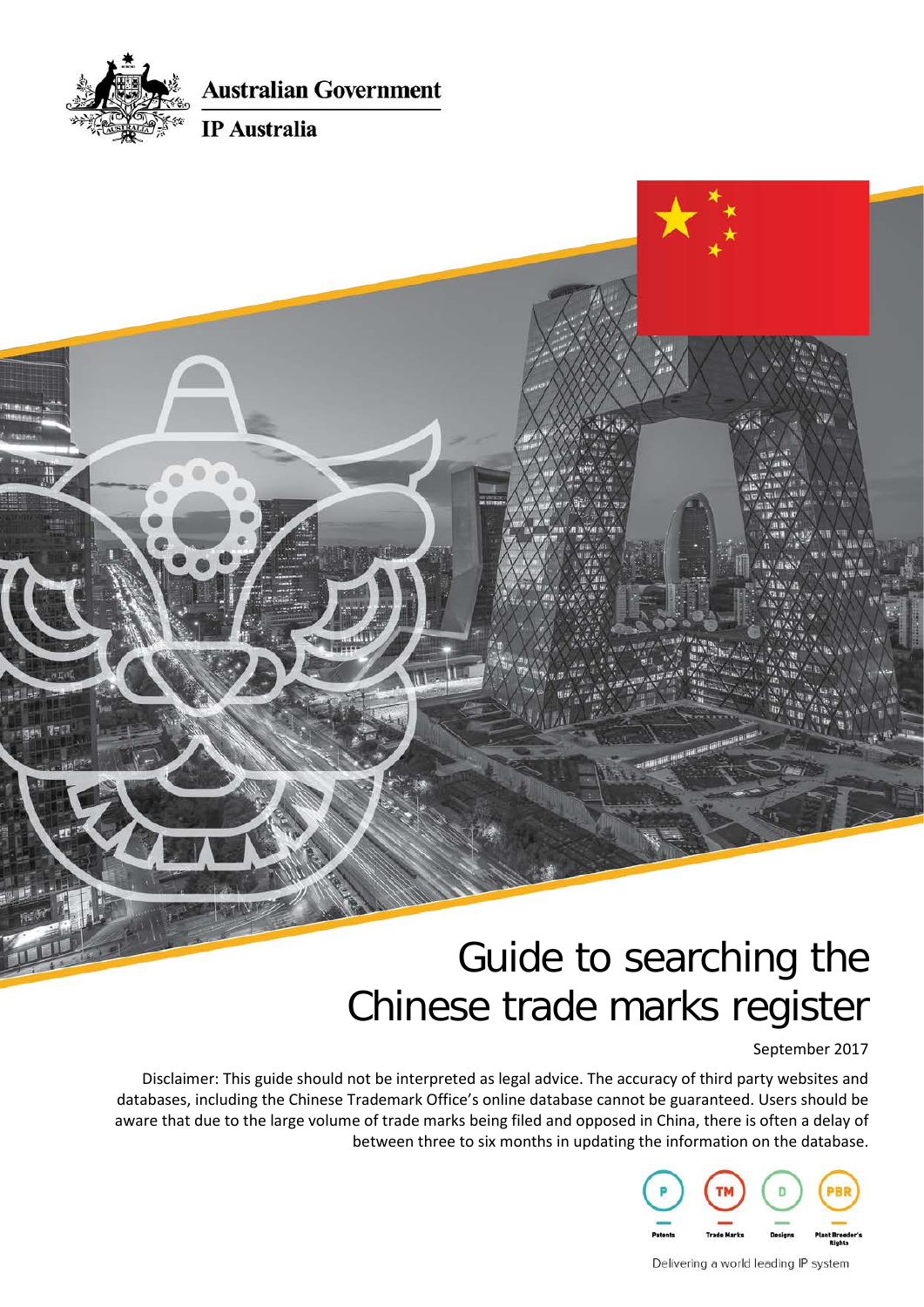# **Protect your brand by registering a Chinese trade mark**

A trade mark is the intellectual property right used to protect a brand. Under China's first to file Trademark Law, your brand generally cannot be protected until you have registered your trade mark in China. This is why it's important to apply for a Chinese trade mark registration as early as possible**.** 

For further reading on trade marks in China see IP Australia's guide to [Protecting your IP in China.](https://ipaustralia.govcms.gov.au/sites/g/files/net856/f/china_ip_101_booklet.pdf)

# **Why search the Chinese trade marks register?**

With over 13 million registered Chinese trade marks in force, it's important to check if someone else has already registered a mark identical or similar to your own.

These may be bad faith filings for a foreign brand by unrelated companies or individuals, or competing filings by legitimate competitors. Weet-Bix, for example, had to rebrand as Nutri-Brex in China because it allegedly infringed UK company Weetabix's existing trade mark. Spotting conflicts from the outset can reduce your risk of infringing other trade marks and save you wasting time and money on applications likely to be rejected.

A preliminary trade mark search can be a useful tool when preparing to enter the Chinese market. However, be aware that a self-search has limitations and is not a substitute for a professional search by a trade marks attorney. There is a delay of around 3-6 months before latest filings and status changes are updated in the database and it's easy to miss relevant marks when searching.

## **Chinese Trademark Office website**

The Chinese Trademark Office provides a free online search tool at<http://wsjs.saic.gov.cn/> - click th[e 'English' link](http://wsjs.saic.gov.cn/txnT01.do?y7bRbp=qmM2MChtlBXTa7E.sxWNpkGcMeS2y5DhFTQso5GMP2MRbVqv9ovnUG7VI1g.P.iziCdOA7niapCosQdiRbqcjgedTsCvi1MBILmaT1z9OH8OAHRAxSYylEx8oZES7H6VyJayEjAE3..vwacp&c1K5tw0w6_=msoVLwLh6sobXm5DXxOMGE___s064K33fnpOSpdKp7NlR_v1HJLStajAcCD6HWdyax8wGKXnVjb4aNpAC4NLPOrsxl68P.7lpV8as0Zk7UWdL1G9EL6KqLcjWI2HQ44HIfdIid6_yaM8wDIk0utIbIUgrsWQCITsY0r9dy2N5xW) at the upper right of the page.

The website can be slow to access from Australia, and service outages are common. If you can't get onto the site, try again.



ipaustralia.gov.au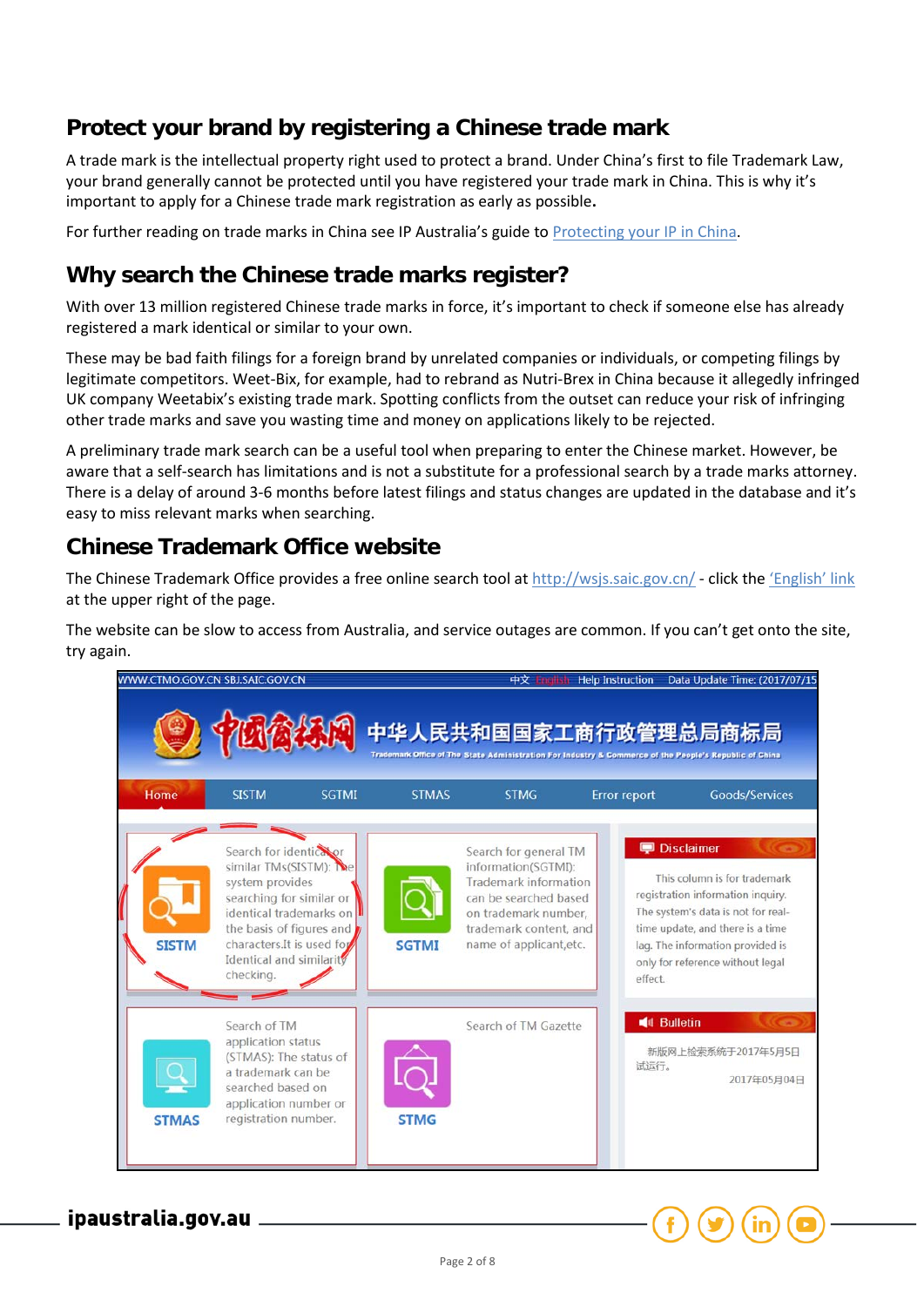### **Search 1 - Searching for identical or similar trademarks (SISTM) in a single class**

The 'SISTM' search tool allows you to search for identical or similar trademarks within a single class of goods or services. This is generally the most useful search tool.

| <b>Selective Search</b><br>A<br><b>Automatic Search</b> |                                 |                                                                                                                                                                                                                                     |  |  |  |  |  |  |
|---------------------------------------------------------|---------------------------------|-------------------------------------------------------------------------------------------------------------------------------------------------------------------------------------------------------------------------------------|--|--|--|--|--|--|
| $\star$                                                 | International<br>Classification | Please enter a class number between 1 to 45(e.g.please enter 9 for the Class 9 goods.)                                                                                                                                              |  |  |  |  |  |  |
|                                                         | Similar group                   | Please enter international classification number first, no more than 5 items can be selected                                                                                                                                        |  |  |  |  |  |  |
| *                                                       | Search mode                     | $\odot$ Chinese character $\odot$ Chinese pinyin $\odot$ English $\odot$ Numeral $\odot$ Acronym $\odot$ Graph $\bigoplus$                                                                                                          |  |  |  |  |  |  |
| *                                                       | Search Type                     | Select all/Remove all                                                                                                                                                                                                               |  |  |  |  |  |  |
|                                                         |                                 | Partial identical<br>Add characters<br>Identical<br>П<br>Be contained in other<br>Reduce characters<br>Change characters<br>trademarks<br>Inverted order<br>Contain other trademarks $\Box$ Change order<br>ш<br>Same pronunciation |  |  |  |  |  |  |
| $\star$                                                 | <b>Trademark content</b>        | please entering 1-20 characters.                                                                                                                                                                                                    |  |  |  |  |  |  |
|                                                         |                                 |                                                                                                                                                                                                                                     |  |  |  |  |  |  |
|                                                         |                                 | <b>Search</b><br>Reset                                                                                                                                                                                                              |  |  |  |  |  |  |

There are two search types – an 'Automatic Search' that uses default search settings and a 'Selective Search' that allows you to customise your search criteria. Choose 'Selective Search'.

**International Classification:** Same as Australia, China divides trade marks goods and services into 45 classes. A trade mark gives exclusive rights only in connection with the goods or services for which it is registered. For example, a trade mark registration for wine (which falls into class 33) would not provide protection for bar services (which falls in class 43). Consider registering defensively with respect to any goods or services you want to prevent others from using. Note however that a trade mark is vulnerable to cancellation for non-use if it is not used for a period of three years since registration.

If you have a mark registered in Australia, you may already know which classes are relevant to the goods and services you are interested in. If you are uncertain, you can use the [Trade Marks Classification Search.](http://xeno.ipaustralia.gov.au/tmgns/facelets/tmgoods.xhtml) If you want to learn more, read [further guidance](https://www.ipaustralia.gov.au/about-us/news-and-community/blog/keep-your-trade-mark-costs-down-classes-goods-and-services) from IP Australia and watch a [video introduction to goods and services.](https://youtu.be/ZrICl6CQKOc)

**Similar group:** Unlike Australia, China further divides trade marks into subclasses. 'Similar Group' indicates the Chinese subclass of the trade mark. This is discussed further later. Leave this field blank for your search.

**Search mode:** Select the appropriate option. You'll usually be searching an English word.

**Search type:** It's best to first search broadly by selecting all search types. If you get too many irrelevant results, you can refine your search by removing certain search types (such as 'Inverted order').

**Trade mark content:** Enter your search word(s), in English or Chinese. It doesn't matter if the text is upper or lower case (i.e. timtam and TIMTAM are treated the same).

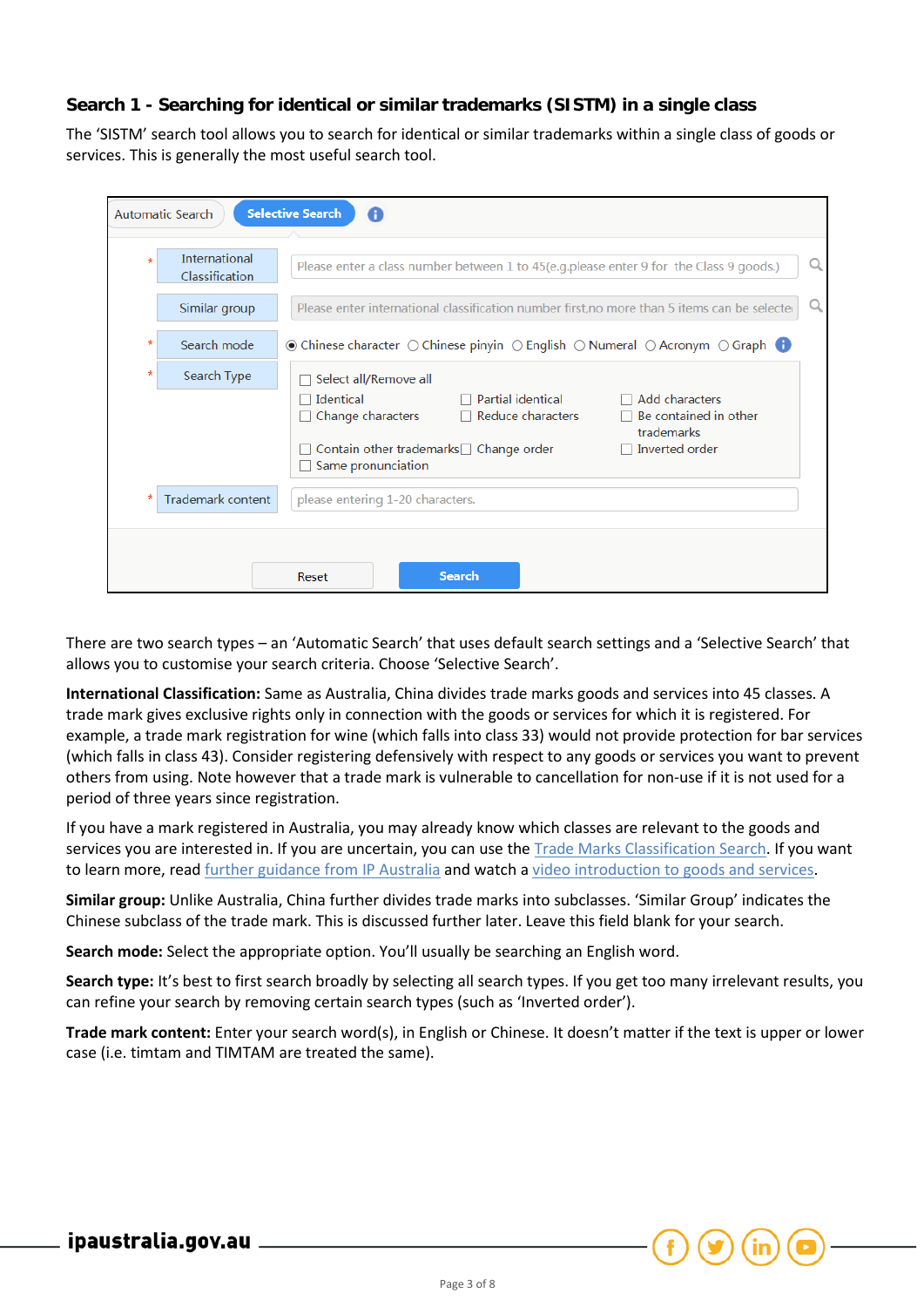To illustrate, let's try searching TIMTAM using the selective search option. We're interested in marks for biscuits and chocolate biscuits, which both fall into international classification class 30. Select the Search mode 'English', then click 'Select all' within the Search type box.

|         | <b>Automatic Search</b>                | <b>Selective Search</b><br>A                                                                                                                                                                                                                                                                                                       |   |  |  |  |  |
|---------|----------------------------------------|------------------------------------------------------------------------------------------------------------------------------------------------------------------------------------------------------------------------------------------------------------------------------------------------------------------------------------|---|--|--|--|--|
| $\star$ | <b>International</b><br>Classification | 30                                                                                                                                                                                                                                                                                                                                 | Q |  |  |  |  |
|         | Similar group                          | Please enter international classification number first, no more than 5 items can be selected                                                                                                                                                                                                                                       | Q |  |  |  |  |
| *       | Search mode                            | $\circlearrowright$ Chinese character $\circlearrowright$ Chinese pinyin $\circlearrowright$ English $\circlearrowright$ Numeral $\circlearrowright$ Acronym $\circlearrowright$ Graph $\bullet$                                                                                                                                   |   |  |  |  |  |
| $\star$ | Search Type                            | $\sqrt{ }$ Select all/Remove all                                                                                                                                                                                                                                                                                                   |   |  |  |  |  |
|         |                                        | $\sqrt{ }$ Add letters<br>Identical<br>$\sqrt{ }$ Partial identical<br>✓<br>Change letters<br>$\blacksquare$ Reduce letters<br>$\triangledown$ Be contained in other<br>✓<br>trademarks<br>Contain other trademarks Change order<br>$\sqrt{ }$ Inverted order<br>$\checkmark$<br>$\sqrt{ }$ Same pronunciation<br>20% similar<br>✓ |   |  |  |  |  |
| *       | <b>Trademark content</b>               | <b>TIMTAM</b>                                                                                                                                                                                                                                                                                                                      |   |  |  |  |  |
|         |                                        | <b>Search</b><br>Reset                                                                                                                                                                                                                                                                                                             |   |  |  |  |  |

Hit 'Search' and a new window will open displaying a list of identical and similar trade marks. The blue bar on top (Search to 173 trademarks) shows the total number of results.

| 88<br>≣<br>$Print \t$<br>Screening $\equiv$<br>selected 0<br>Comparison $\leftarrow$<br>trademark<br>Sort Fort by similarity $\boxed{\smile}$ |                         |                                               |                        |                          |                          |  |  |  |  |
|-----------------------------------------------------------------------------------------------------------------------------------------------|-------------------------|-----------------------------------------------|------------------------|--------------------------|--------------------------|--|--|--|--|
| Search to 173<br>Reference only, do not have any legal effect.<br>trademarks                                                                  |                         |                                               |                        |                          |                          |  |  |  |  |
| П                                                                                                                                             | <b>Serial</b><br>number | <b>Application</b><br>No./registration<br>No. | Date of<br>application | <b>Trademark content</b> | <b>Name of applicant</b> |  |  |  |  |
| Г                                                                                                                                             |                         | 12248517                                      | 2013年03月12日            | 添点 TIMTAM                | 金宝汤公司                    |  |  |  |  |
|                                                                                                                                               | 2                       | 673319                                        | 1992年10月20日            | <b>TIM TAM</b>           | 金宝汤公司                    |  |  |  |  |
|                                                                                                                                               | 3                       | 9311435                                       | 2011年04月07日            | 天天滋 TIMTANS              | 深圳市天天滋生物科技限公司            |  |  |  |  |
|                                                                                                                                               | 4                       | 13448547                                      | 2013年10月29日            | <b>TIMTEA</b>            | 深圳市益健源茶业有限公司             |  |  |  |  |
|                                                                                                                                               | 5                       | 21078713                                      | 2016年08月23日            | 从沁 TIMTEA                | 广州丛沁茶叶有限公司               |  |  |  |  |
|                                                                                                                                               | 6                       | 4893606                                       | 2005年09月13日            | <b>TAM TAM</b>           | 傅柏华                      |  |  |  |  |
|                                                                                                                                               |                         | 18096797                                      | 2015年10月19日            | <b>SIMTAI</b>            | 深圳市星态茶业有限公司              |  |  |  |  |
|                                                                                                                                               | 8                       | 5283646                                       | 2006年04月13日            | 全心;TOAN TAM              | 刘海0                      |  |  |  |  |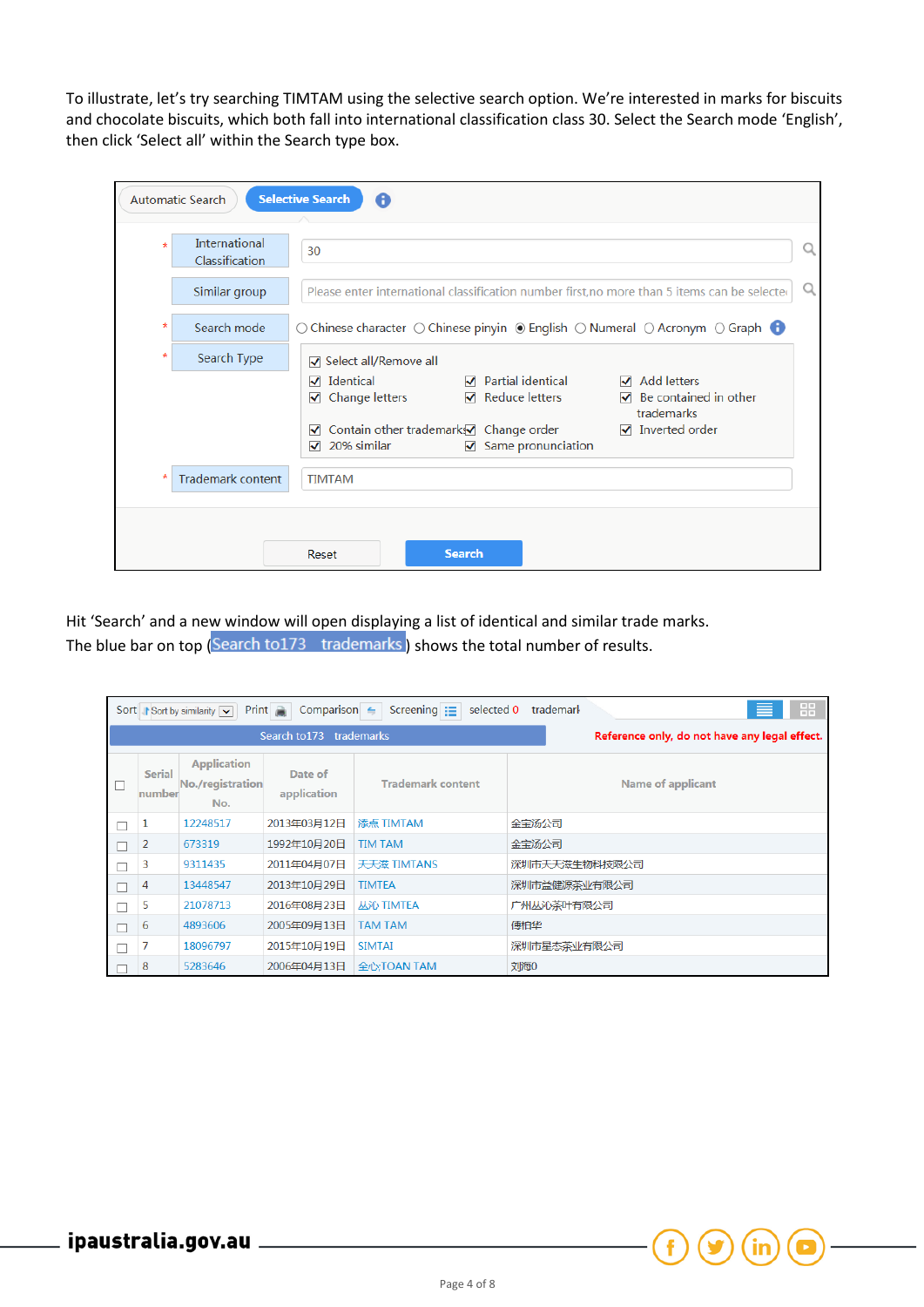On the results page, you can also switch to a thumbnail view by clicking **. But allows** you to view the appearance of the trade mark as it appears on the registry, including stylised text and logos, without having to view marks individually. This is important because the overall appearance of a mark, not just the words used, is taken into account when considering whether two marks are similar.



Clicking on any trade mark name (in either list or thumbnail view) will open a new window with details of the trade mark, including the goods/services for protection and the application/registration status. An example of a detailed trade mark entry for TIM TAM is shown on the next page.

### **Search 2 - Searching multiple classes, applicant's name, trade mark and trade mark number**

If you want to search across multiple classes, or search by applicant's name, trade mark or trade mark number, you should use the Search of General Trade Mark Information (SGTMI). You can search on the basis of any of the following five search criteria: International Classification, Application Number/Registration Number, Trademark Content (word), and Name of applicant in Chinese or English.

Unlike the SISTM search we used earlier, the SGTMI search only finds marks identical with or beginning with your search word. This means, for example, searching TIMTAM (with no space in between) will not find results for TIM TAM.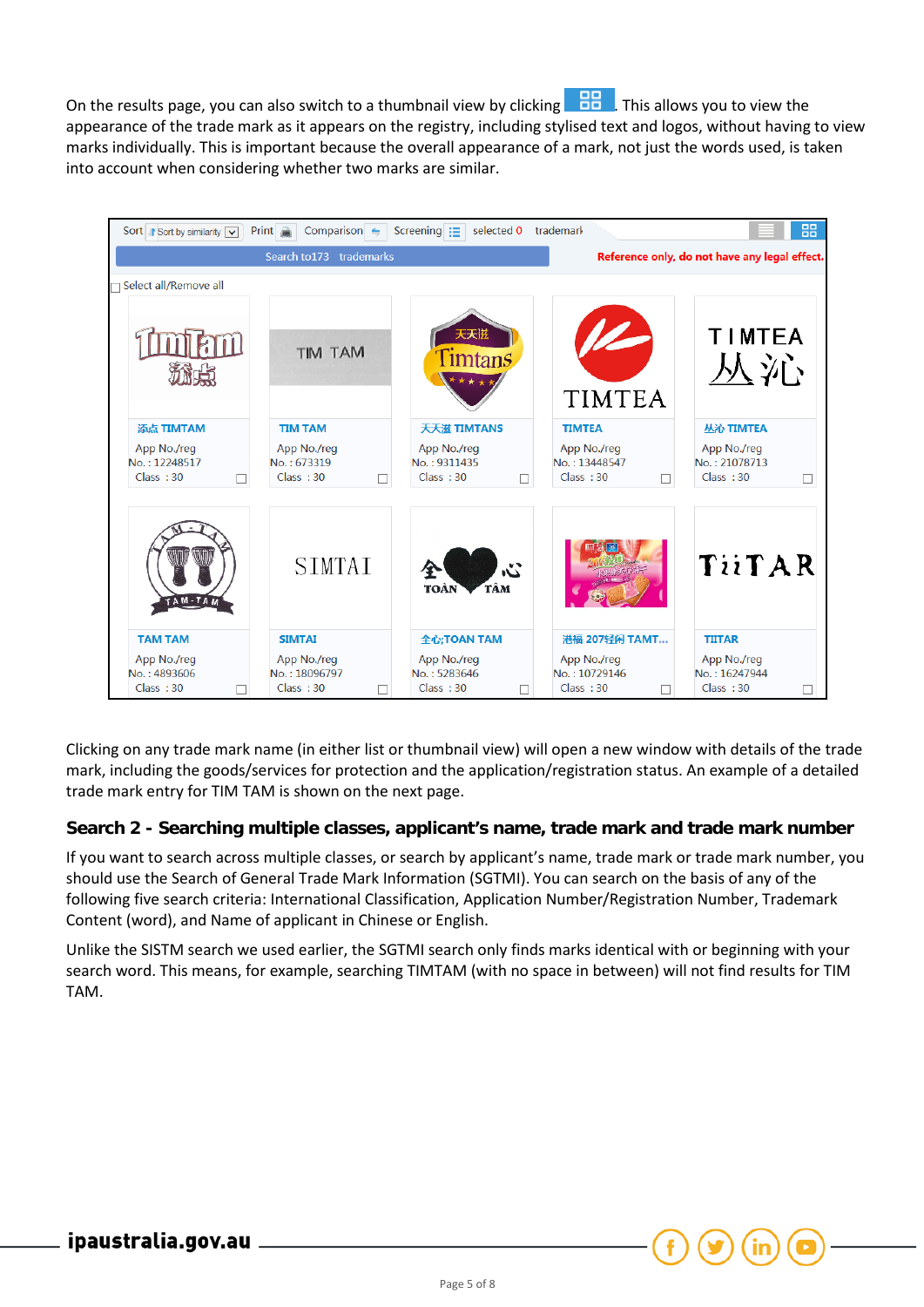# **Trade mark details**

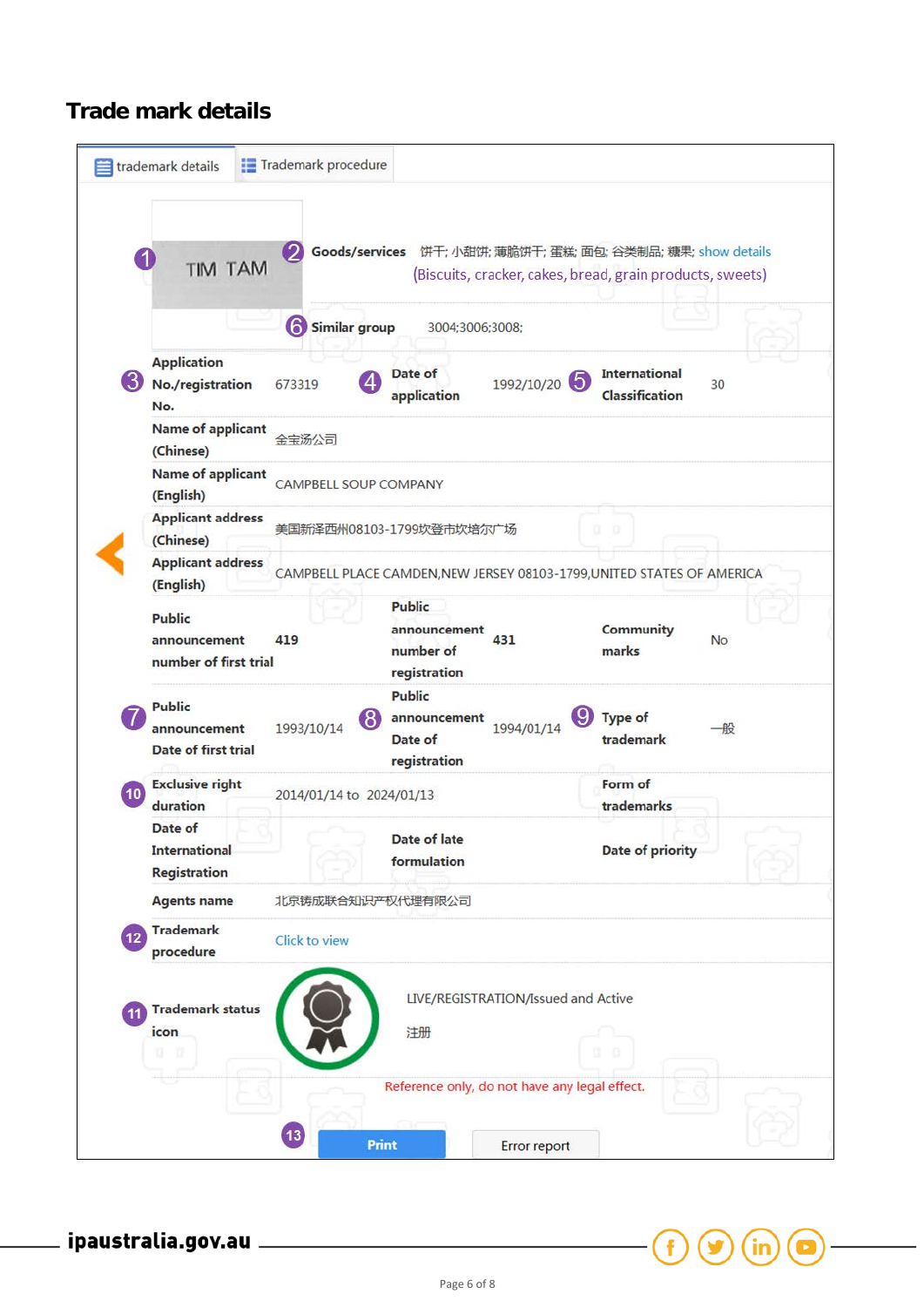The detailed trade mark information contains the following:

**1. Trade mark image:** The trade mark itself, consisting of words, graphics or both.

**2. Goods/services:** Shows a description of the goods or services covered by the trade mark. Currently the description is only available in Chinese.

**3. Application No./registration No.:** Either the filing of each mark in each international class of goods or services is assigned a unique number.

**4. Date of application:** China has a first-to-file trade mark system. When there is a conflicting mark, the mark with the earlier application date (or priority date, if claimed) will have priority over the later filed mark.

**5. International Classification:** In our example, TIM TAM is registered with respect to biscuits, cookies, crackers, cakes, bread, grain preparations, and sweets, which fall within class 30.

**6. Similar Group:** Unlike Australia, China further divides trademarks into subclasses, listed unofficially here: [http://www.hfgip.com/xclass\\*](http://www.hfgip.com/xclass). 'Similar Group' indicates the Chinese subclass of the trade mark, with the first two digits representing the international classification. In our example, TIM TAM is registered with respect to biscuits, cookies, crackers, cakes, bread, grain preparations, and sweets, which fall within Chinese subclasses 3004 (Sweets, *nantang,* sugar) 3006 (Bread, pastry and confectionery) and 3008 (Rice, flour (including cereals)).

In China, a registration in one subclass may not prevent a registration in a similar subclass. This TIM TAM registration is unlikely to prevent other registrations in subclasses 3001 (coffee) or 3009 (noodles), for example.

**7. Public announcement, date of first trial:** The date on which an application was accepted and published. This begins a three-month opposition period before the accepted trade mark is registered.

**8. Public announcement, date of registration:** The date on which a trade mark was registered. **I**f no opposition is filed within three months of acceptance of an application, or the opposition is unsuccessful, the accepted trade mark application is registered.

**9. Type of trade mark:** Regular trade mark(一般), collective mark (集体)or certification mark(证明).

Collective marks are used in relation to goods or services provided by members of an association, for example SCOTCH WHISKY. Certification marks are used to certify goods or services are of a particular origin, material, quality or other characteristic, for example TEQUILA. All types of trade mark can act as a barrier to registration for a similar mark with respect to similar goods and services.

**10. Exclusive right duration:** A trade mark is registered for 10 years from the registration date, and can be renewed indefinitely.

**11. Trade mark status:** The trade marks register shows pending applications as well as registered, lapsed and invalidated trade marks. The possible trade mark statuses are shown below:

It's important to check the status. A registered or pending trade mark (LIVE trade mark) may present a problem, while a lapsed or invalidated trade mark (DEAD trade mark) generally will not. Remember there is a delay of around 3-6 months for the registry to be updated, and note that international registration status data can be unreliable.

**12. Trade mark procedure:** Displays the full timeline of the registration procedure. This content is in Chinese only.

**13. Print:** You can print the detailed entry, but be aware it will only be a snapshot of the database at a point in time.

> \*Indicates a link to third party content, over which the Australian government has no control. Link is provided for information only and its content is not endorsed by the Australian government.